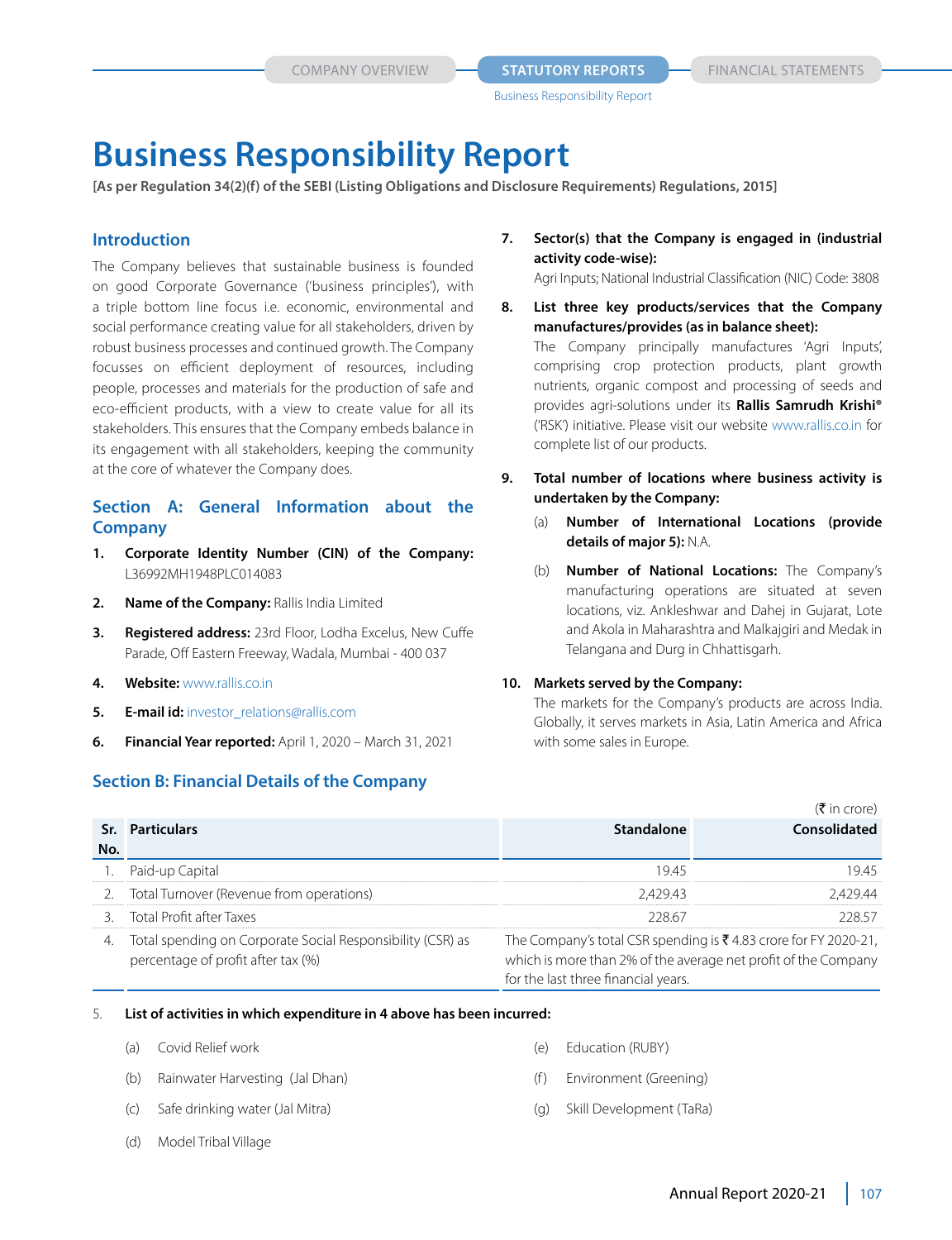

#### **Tata Group Affirmative Action ('AA') Policy:**

 The Company works towards inclusion of socially disadvantaged and marginalised sections of society (Scheduled Castes and Scheduled Tribes). The AA interventions focus on Education, Employment, Employability, Entrepreneurship and Essential Enablers.

# **Section C: Other Details**

**1. Does the Company have any Subsidiary Company/ Companies?**

Yes, the Company has only 1 foreign subsidiary as on March 31, 2021.

**2. Do the Subsidiary Company/Companies participate in the BR initiatives of the parent company? If yes, then indicate the number of such Subsidiary Company(ies)**

Operations of the subsidiary company were not at a scale that can support CSR activities.

**3. Do any other entity/entities (e.g. suppliers, distributors, etc.) that the Company does business with, participate in the BR initiatives of the Company? If yes, then indicate the percentage of such entity/ entities? [Less than 30%, 30-60%, More than 60%]**

Yes, a few of the distributors of the Company continued their participation in Jal Dhan initiatives in Maharashtra. They participate and help in identifying the location, interaction with the community people, monitoring the progress of the project and provide their valuable feedback to further strengthen the project (less than 30%).

# **Section D: BR Information**

- **1. Details of Director/Directors responsible for BR:**
	- **(a) Details of Director/Directors responsible for implementation of the BR policy/policies:**
		- 1. **DIN:** 08376952
		- 2. **Name:** Mr. Sanjiv Lal
		- 3. **Designation:** Managing Director & CEO

#### **(b) Details of the BR head:**

- 1. **Name:** Mr. Alok Chandra
- 2. **Designation:** Vice President Human Resources & Corporate Sustainability
- 3. **Telephone Number:** +91 22 6232 7400
- 4. **E-mail id:** alok.chandra@rallis.com

#### **2. Principle-wise (as per NVGs) BR Policy/Policies:**

 The National Voluntary Guidelines ('NVGs') on Social, Environmental and Economic Responsibilities of Business released by the Ministry of Corporate Affairs has adopted nine areas of Business Responsibility. These are as follows:

**P1** Businesses should conduct and govern themselves with Ethics, Transparency and Accountability **P2** Businesses should provide goods and services that are safe and contribute to sustainability throughout their life cycle **P3** Businesses should promote the well-being of all employees **P4** Businesses should respect the interests of, and be responsive towards all stakeholders, especially those who are disadvantaged, vulnerable and marginalised **P5** Businesses should respect and promote human rights **P6** Businesses should respect, protect and make efforts to restore the environment **P7** Businesses, when engaged in influencing public and regulatory policy, should do so in a responsible manner **P8** Businesses should support inclusive growth and equitable development **P9** Businesses should engage with and provide value to their customers and consumers in a responsible manner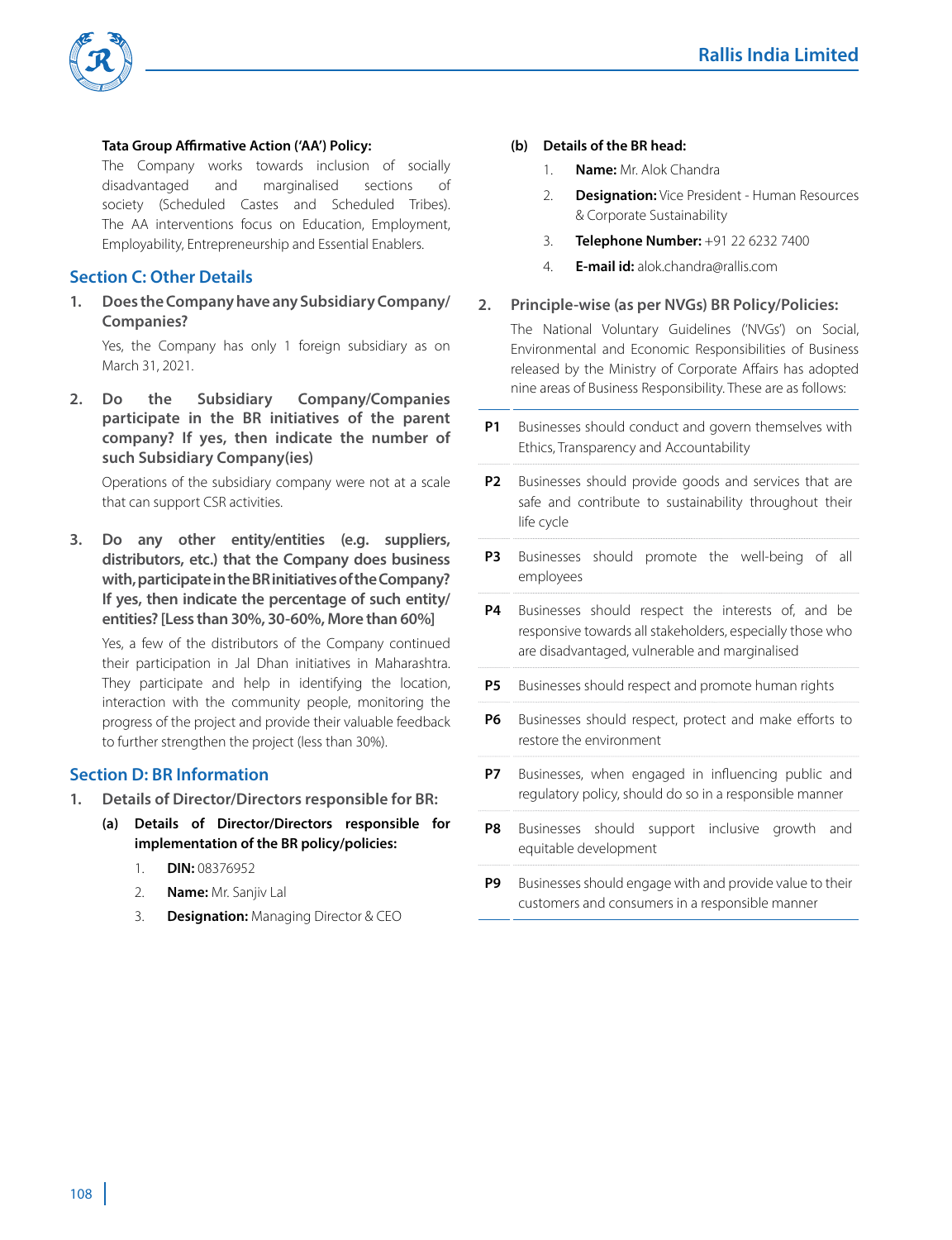# **(a) Details of compliance (Reply in Y/N):**

|     | No. Questions                                                                                                                                                  | <b>P1</b>                                                                                                                                                                                                                                                                                                                                           | P <sub>2</sub> | P <sub>3</sub> | <b>P4</b> | P <sub>5</sub> | <b>P6</b> | <b>P7</b> | P <sub>8</sub> | P <sub>9</sub> |  |
|-----|----------------------------------------------------------------------------------------------------------------------------------------------------------------|-----------------------------------------------------------------------------------------------------------------------------------------------------------------------------------------------------------------------------------------------------------------------------------------------------------------------------------------------------|----------------|----------------|-----------|----------------|-----------|-----------|----------------|----------------|--|
| 1.  | Do you have a policy/policies for?                                                                                                                             | Y                                                                                                                                                                                                                                                                                                                                                   | Y              | Y              | Y         | Y              | Y         | Y         | Y              | Y              |  |
| 2.  | Has the policy being formulated in consultation with the<br>relevant stakeholders?                                                                             | Y                                                                                                                                                                                                                                                                                                                                                   | Y              | Y              | Y         | Y              | Y         | Y         | Y              | Y              |  |
| 3.  | Does the policy conform to any national/international                                                                                                          | Y                                                                                                                                                                                                                                                                                                                                                   | Υ              | Y              | Υ         | Y              | Y         | Υ         | Y              | Υ              |  |
|     | standards? If yes, specify? (50 words)                                                                                                                         | The spirit and intent of the Tata Code of Conduct ('TCoC') and all<br>applicable national laws are captured in the policies articulated by<br>the Company. In addition, they reflect the purpose and intent of<br>the United Nations Global Compact, international standards such as<br>Responsible Care Logo, ISO 14001 and OHSAS 18001/ISO 45001. |                |                |           |                |           |           |                |                |  |
| 4.  | Has the policy been approved by the Board? If yes,<br>has it been signed by Managing Director/owner/CEO/<br>appropriate Board Director?                        | Y                                                                                                                                                                                                                                                                                                                                                   | V              | ٧              | Υ         | Υ              | Υ         | Υ         | Y              | Y              |  |
| 5.  | Does the Company have a specified committee of the<br>Board/Director/Official to oversee the implementation<br>of the policy?                                  | Y                                                                                                                                                                                                                                                                                                                                                   | Y              | Y              | Y         | Y              | Y         | Y         | Y              | Y              |  |
| 6.  | Indicate the link for the policy to be viewed online?                                                                                                          | The Tata Code of Conduct is available at:<br>https://www.rallis.co.in/TCoC.htm.                                                                                                                                                                                                                                                                     |                |                |           |                |           |           |                |                |  |
|     |                                                                                                                                                                |                                                                                                                                                                                                                                                                                                                                                     |                |                |           |                |           |           |                |                |  |
|     |                                                                                                                                                                | Environment, Health & Safety Policy is available at:<br>https://www.rallis.co.in/EHS_Policy.htm.<br><b>Quality Policy is available at:</b><br>https://www.rallis.co.in/QualityPolicy.htm.<br><b>CSR Policy is available at:</b>                                                                                                                     |                |                |           |                |           |           |                |                |  |
|     |                                                                                                                                                                |                                                                                                                                                                                                                                                                                                                                                     |                |                |           |                |           |           |                |                |  |
|     |                                                                                                                                                                |                                                                                                                                                                                                                                                                                                                                                     |                |                |           |                |           |           |                |                |  |
|     |                                                                                                                                                                |                                                                                                                                                                                                                                                                                                                                                     |                |                |           |                |           |           |                |                |  |
|     |                                                                                                                                                                | https://www.rallis.co.in/CSR_Policy.htm.<br>Whistleblower Policy is available at:<br>https://www.rallis.co.in/WhistleblowerPolicy.htm.                                                                                                                                                                                                              |                |                |           |                |           |           |                |                |  |
|     |                                                                                                                                                                |                                                                                                                                                                                                                                                                                                                                                     |                |                |           |                |           |           |                |                |  |
|     |                                                                                                                                                                |                                                                                                                                                                                                                                                                                                                                                     |                |                |           |                |           |           |                |                |  |
| 7.  | Has the policy been formally communicated to all<br>relevant internal and external stakeholders?                                                               | Υ                                                                                                                                                                                                                                                                                                                                                   | Υ              | Υ              | Υ         | Υ              | Υ         | Y         | Y              | Y              |  |
| 8.  | Does the Company have in-house structure to implement<br>the policy/policies?                                                                                  | Y                                                                                                                                                                                                                                                                                                                                                   | Y              | Y              | Y         | Y              | Y         | Y         | Y              | Y              |  |
| 9.  | Does the Company have a grievance redressal<br>mechanism related to the policy/policies to address<br>stakeholders' grievances related to the policy/policies? | Y                                                                                                                                                                                                                                                                                                                                                   | Y              | Y              | Y         | Y              | Y         | Y         | Y              | Y              |  |
| 10. | Has the Company carried out independent audit/<br>evaluation of the working of this policy by an internal or<br>external agency?                               | Y                                                                                                                                                                                                                                                                                                                                                   | Y              | Y              | Y         | Y              | Y         | Y         | Y              | Y              |  |

# **(b) If answer to the question at serial number 1 against any principle, is 'No', please explain why: (Tick up to 2 options)**

|    | <b>No.</b> Questions                                                                                                                       | Ρ1             | P2. | - P3 | P4 |  | P6 | P/ | Ρ8 |  |
|----|--------------------------------------------------------------------------------------------------------------------------------------------|----------------|-----|------|----|--|----|----|----|--|
|    | 1. The Company has not understood the principles                                                                                           |                |     |      |    |  |    |    |    |  |
|    | 2. The Company is not at a stage where it finds itself in a<br>position to formulate and implement the policies on<br>specified principles |                |     |      |    |  |    |    |    |  |
|    | 3. The Company does not have financial or manpower<br>resources available for the task                                                     | Not Applicable |     |      |    |  |    |    |    |  |
|    | 4. It is planned to be done within next 6 months                                                                                           |                |     |      |    |  |    |    |    |  |
| 5. | It is planned to be done within the next 1 year                                                                                            |                |     |      |    |  |    |    |    |  |
| 6. | Any other reason (please specify)                                                                                                          |                |     |      |    |  |    |    |    |  |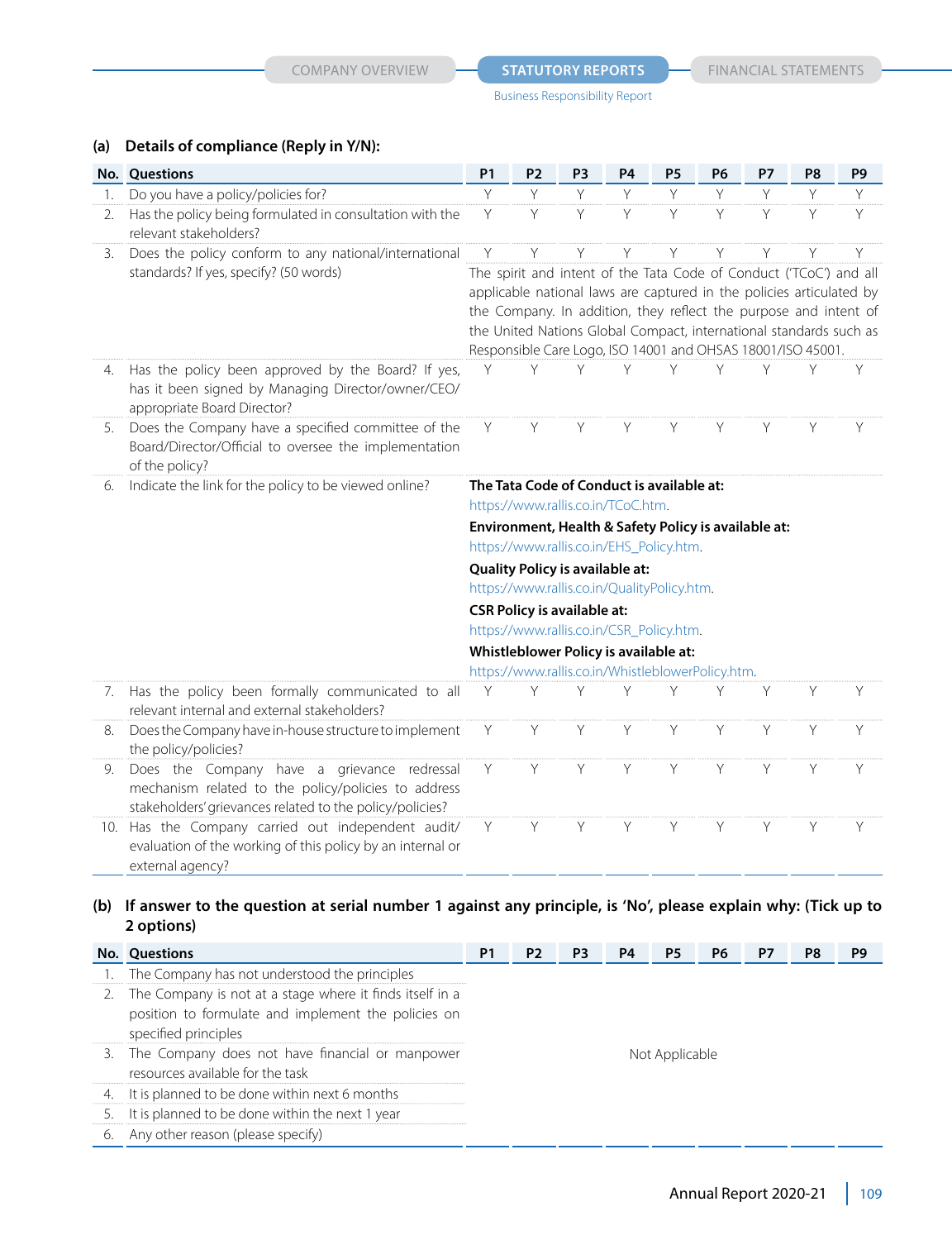



- **3. Governance related to BR:**
	- **(a) Indicate the frequency with which the Board of Directors, Committee of the Board or CEO assesses the BR performance of the Company. (Within 3 months, 3-6 months, annually, more than 1 year)**

3-6 Months.

## **(b) Does the Company publish a BR or a Sustainability Report? What is the hyperlink for viewing this report? How frequently it is published?**

 Yes, the Company publishes BR Report as a part of its Annual Report. This BR Report is uploaded on the Company's website at the web link: https://www.rallis.co.in/BRR2021.htm.

#### **Section E: Principle-Wise Performance**

# **Principle 1 - Businesses should conduct and govern themselves with Ethics, Transparency and Accountability**

- **1. Does the policy relating to ethics, bribery and corruption cover only the Company? Yes/No.**  No.
- **2. Does it extend to the Group/Joint Ventures/ Suppliers/Contractors/NGOs/Others?**

 Yes. The Policy covers not only the Company but also its associates. The Tata Code of Conduct ('TCoC') (available at https://www.rallis.co.in/TCoC.htm) serves as the ethical roadmap for all Tata companies. All suppliers, partners and joint ventures are expected to adopt TCoC or a joint code of conduct incorporating all elements of the TCoC. TCoC is imbibed in all aspects of the business and its dealing with various stakeholders. Training and awareness on TCoC is provided to all employees and other stakeholders are also made aware of the same from time to time.

**3. How many stakeholder complaints have been received in the past financial year and what percentage was satisfactorily resolved by the management? If so, provide details thereof, in about 50 words or so.** 

 A total of 10 stakeholder complaints were received in FY 2020-21. All of them have been satisfactorily resolved during the year.

| Stakeholder-wise Concerns received during FY 2020-21 |  |  |  |  |  |  |
|------------------------------------------------------|--|--|--|--|--|--|
| Anonymous                                            |  |  |  |  |  |  |
| Contract Employee                                    |  |  |  |  |  |  |
| Employee                                             |  |  |  |  |  |  |
| Non-Employee                                         |  |  |  |  |  |  |
| Vendor (Dealer)                                      |  |  |  |  |  |  |
|                                                      |  |  |  |  |  |  |

| <b>Concern Analysis</b> |                    |                    |
|-------------------------|--------------------|--------------------|
| Status                  | In FY 2020-21, the | In FY 2019-20, the |
|                         | Company received   | Company received   |
|                         | and addressed 10   | and addressed 11   |
|                         | concerns           | concerns           |
|                         |                    |                    |

# **Principle 2 - Businesses should provide goods and services that are safe and contribute to sustainability throughout their life cycle**

List up to 3 of your products or services whose **design has incorporated social or environmental concerns, risks and/or opportunities.**

 During the year, three products were launched for the benefit of Indian farming community viz. Eevee, Kriman and Flowbor.

- i. **Eevee:** It is a water suspension concentrate formulation of Insecticide-Fungicide combination for foliar application to manage lepidopteron insect pest, leaf & neck blast on rice and downy mildew, powdery mildew and anthracnose on grapes respectively-
	- First ever ready to use pre-mix Diamide insecticide & Strobilurin fungicide formulation developed and launched in India by the Company to reduce number of spray application by farmers
	- It provides excellent bio-efficacy to control both insects as well as diseases which occurs concurrently in the same crops
	- It also shows Phytotonic & Phytodyna effect which results into greening effect, healthy crop growth and more number of flowers & fruits setting on targeted crops.
- ii. **Kriman:** A fungicidal combination formulation proven to be highly effective against early blight, late blight and fruit rot of tomato and powdery mildew, downy mildew and anthracnose diseases of grapevine respectively-
	- It provides excellent disease control and also delays the resistance management
	- Meso-stemic & multi-site action contact fungicidal combination exhibits protective, curative, eradicative and long residual disease control
	- It is completely solvent, free wettable powder formulation containing superior adjuvant and carrier – safe to handling
	- It has synergistic action with phytodyna effect.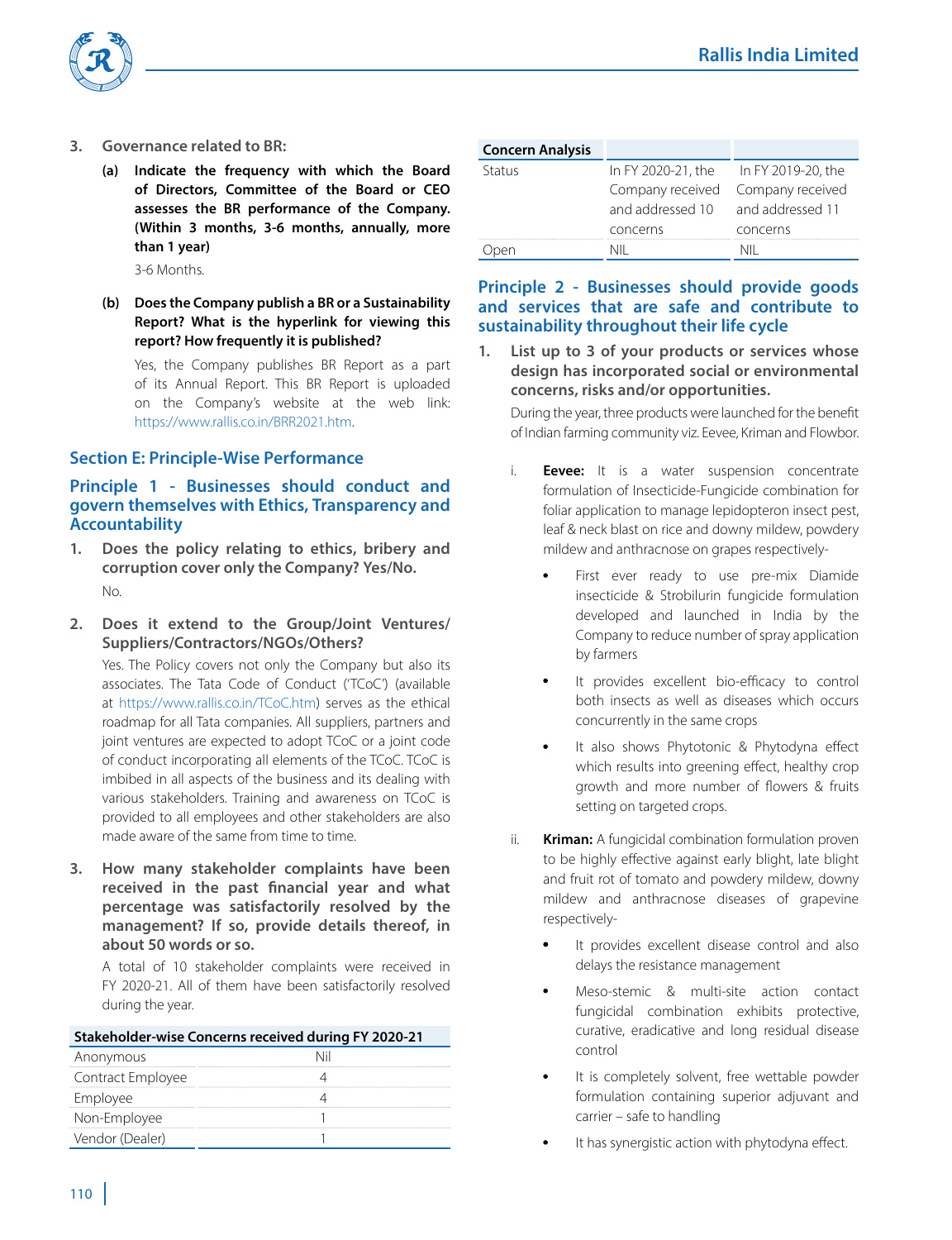- iii. **Flowbor:** Liquid Boron (B=10%) micronutrient formulation for efficient foliar application-
	- It improves quality and quantity of fruit and vegetable by reducing flower drop and helps in better fruit setting
	- It is highly soluble in water and suitable for tank mix
	- Better efficiency compared to other sources of boron.
- **2. For each such product, provide the following details in respect of resource use (energy, water, raw material, etc.) per unit of product (optional):** 
	- **(a) Reduction during sourcing/production/ distribution achieved since the previous year throughout the value chain?**

 The Company has taken up energy conservation programmes involving its own team and experts from outside. After successful implementation of recommendations, every manufacturing unit has registered savings in terms of Kilowatt hour ('KWh') and utility specific consumptions.

- **(b) Reduction during usage by consumers (energy, water) has been achieved since the previous year?** One initiative of the Company, 'SRI' (System for Rice Intensification), to educate farmers has not only improved the productivity of rice, but has also potentially saved almost 50% water in rice production.
- **3. Does the Company have procedures in place for sustainable sourcing (including transportation)? If yes, what percentage of your inputs was sourced sustainably? Also, provide details thereof, in about 50 words or so.**

 As a Responsible Care Company, sourcing is covered under distribution code, which addresses efforts towards sustainable sourcing. The Company has initiated efforts in reducing the carbon footprint in sourcing and supply chain. Few examples are:

- Logistics department is concentrating more on consolidation of supplies by maximising transport space utilisation and thus reducing the number of trips and logistics cost. Mother hub is introduced at the central location and thus the same will act as distribution centre for nearby locations
- In order to streamline logistics processes and explore possibilities of automation, a Transport Management System has been implemented in the Company
- Alternative vendor development work is a continuous process in the Company. The Company has developed many domestic sources as alternatives for imported raw materials which has resulted in reducing the lead time as well as carbon footprint
- The Company has started accepting deliveries in higher truck/tanker loads wherever storage capacity permits to reduce the number of trips
- Export of key volume products has been shifted from drums to jumbo bags. This has increased volume per consignment and optimum utilisation of container space. The sourcing team has been working on developing alternate vendors for import substitutes to reduce import dependence on a particular country. Till date, the Company has successfully achieved 50% reduction in import dependence item and thus by lead time and carbon footprint reduction.
- **4. Has the Company taken any steps to procure goods and services from local and small producers, including communities surrounding their place of work? If yes, what steps have been taken to improve their capacity and capability of local and small vendors?**

 Yes, the Company has a vendor development programme, which encourages local contractors & service providers and offers them opportunities. Additionally, the Company has also promoted skills and livelihood development in the neighbouring community through various training and community development programmes. Under the TATA AA programme, the Company is aiming to source in certain cases from socially backward community and thus provide support to people from the Scheduled Caste/Scheduled Tribe wherever possible.

**5. Does the Company have a mechanism to recycle products and waste? If yes, what is the percentage of recycling of products and waste (separately as <5%, 5-10%, >10%). Also, provide details thereof, in about 50 words or so.**

 One of the focus areas under the Company's Corporate Sustainability Model is 'Waste reduction and reuse'. It is a long-term plan to make all units 'Zero liquid discharge units'. In this direction, substantial work has been done in all the units by adoption of newer technologies and processes. The Ankleshwar unit has achieved recycling of treated water on a consistent basis.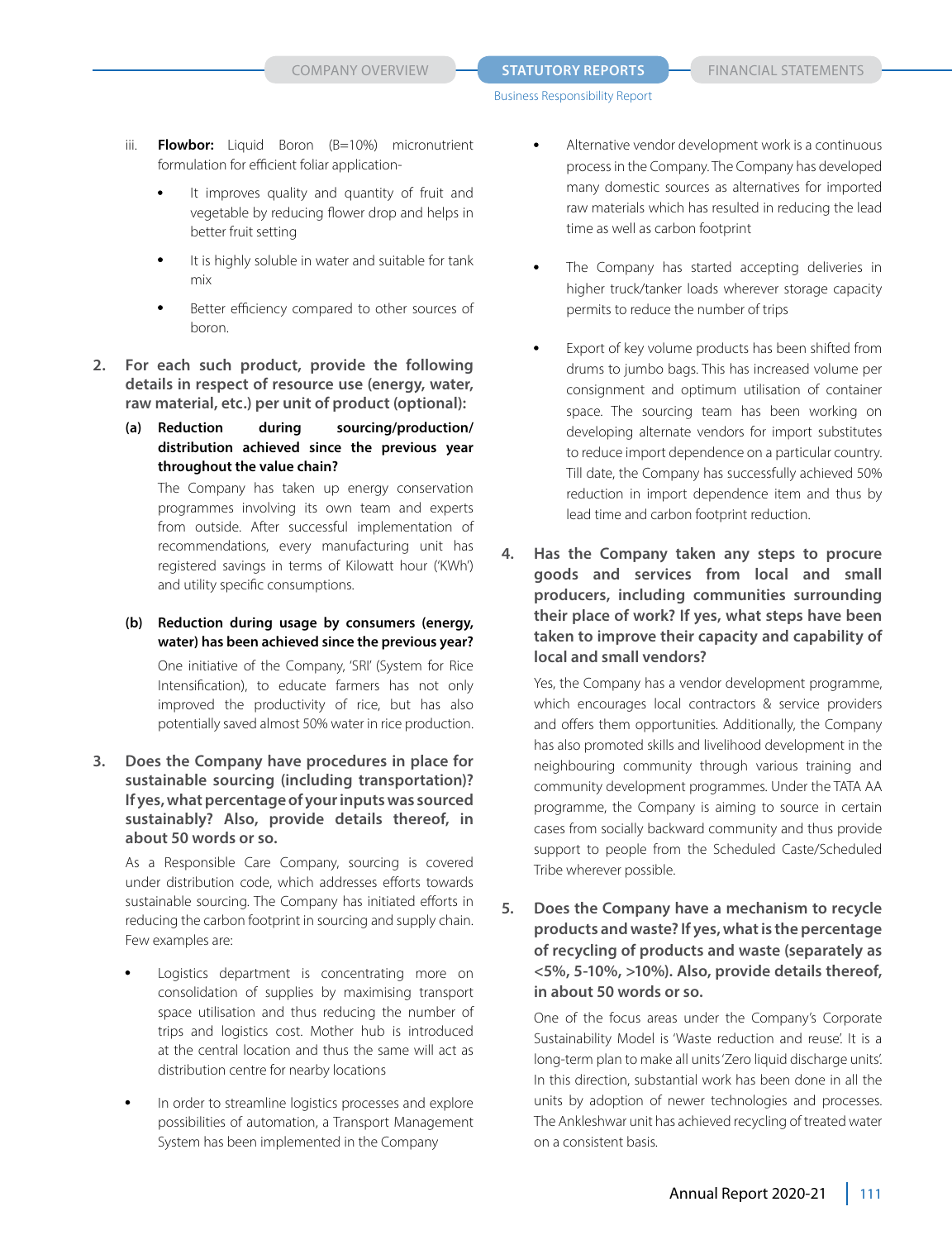

# **Principle 3 - Businesses should promote the well-being of all employees**

- **1. Please indicate the total number of employees:** 1,700 employees as on March 31, 2021.
- **2. Please indicate the total number of employees hired on temporary/contractual/casual basis:** 5,801 employees as on March 31, 2021.
- **3. Please indicate the number of permanent women employees:** 53 employees as on March 31, 2021.
- **4. Please indicate the number of permanent employees with disabilities:** 3 employees as on March 31, 2021.
- **5. Do you have an employee association that is recognised by management:** Yes, Rasayanki Kamdar Sangh, Ankleshwar.
- **6. What percentage of your permanent employees are members of this recognised employee association:** 4.56% employees as on March 31, 2021.
- **7. Please indicate the number of complaints relating to child labour, forced labour, involuntary labour, sexual harassment in the last financial year and pending, as on the end of the financial year:**

|    | No. Category                                        | No.<br>of complaints<br>filed during the<br>financial year | No.<br>of complaints<br>pending as<br>on end of the<br>financial year |
|----|-----------------------------------------------------|------------------------------------------------------------|-----------------------------------------------------------------------|
|    | Child labour/forced<br>labour/involuntary<br>labour | NIL                                                        | NII                                                                   |
|    | 2 Sexual harassment                                 | NII                                                        | nii                                                                   |
| 3. | Discriminatory<br>employment                        | NII                                                        | NII                                                                   |

# **8. What percentage of your under-mentioned employees were given safety and skill up-gradation training in the last year?**

 100% employees were covered for various safety trainings as on March 31, 2021.

# **Principle 4 - Businesses should respect the interests of, and be responsive towards all stakeholders, especially those who are disadvantaged, vulnerable and marginalised**

**1. Has the Company mapped its internal and external stakeholders?**

 Yes, the Company has mapped its stakeholders as part of its stakeholder engagement process.

**2. Out of the above, has the Company identified the disadvantaged, vulnerable and marginalised stakeholders?** 

 Yes, the Company has identified the communities which are disadvantaged, vulnerable and require focussed intervention.

**3. Are there any special initiatives taken by the Company to engage with the disadvantaged, vulnerable and marginalised stakeholders? If so, provide details thereof, in about 50 words or so.**

 While developing its CSR strategy, the Company has ensured that all communities benefit from the CSR activities, with special focus on groups that are socially and economically marginalised, including rural unemployed youth, women, scheduled castes and scheduled tribes. The Company focusses on AA initiatives, with 25% of total CSR budget allocated to AA action, with emphasis on employability through skill development and education. Based on need assessment in the AA community, it was recognised that basic needs like potable water, water for irrigation, electricity, sanitation, farmer safety, etc. require immediate attention. From FY 2020-21, the Company has been focussing on skill enhancement of socially and economically marginalised group with 40% gainful engagement ratio which going forward will be raised to 50%.

# **Principle 5 - Businesses should respect and promote human rights**

**1. Does the policy of the Company on human rights cover only the Company or extend to the Group/Joint Ventures/Suppliers/Contractors/ NGOs/Others?**

 The Company follows the principles of the International Declaration of Human Rights. Its policies support, respect and protect the human rights of its direct as well as indirect employees. The TCoC, adopted by Rallis, which covers its associates as well, addresses these aspects. All suppliers, partners and joint ventures are expected to adhere to these principles covered under the TCoC.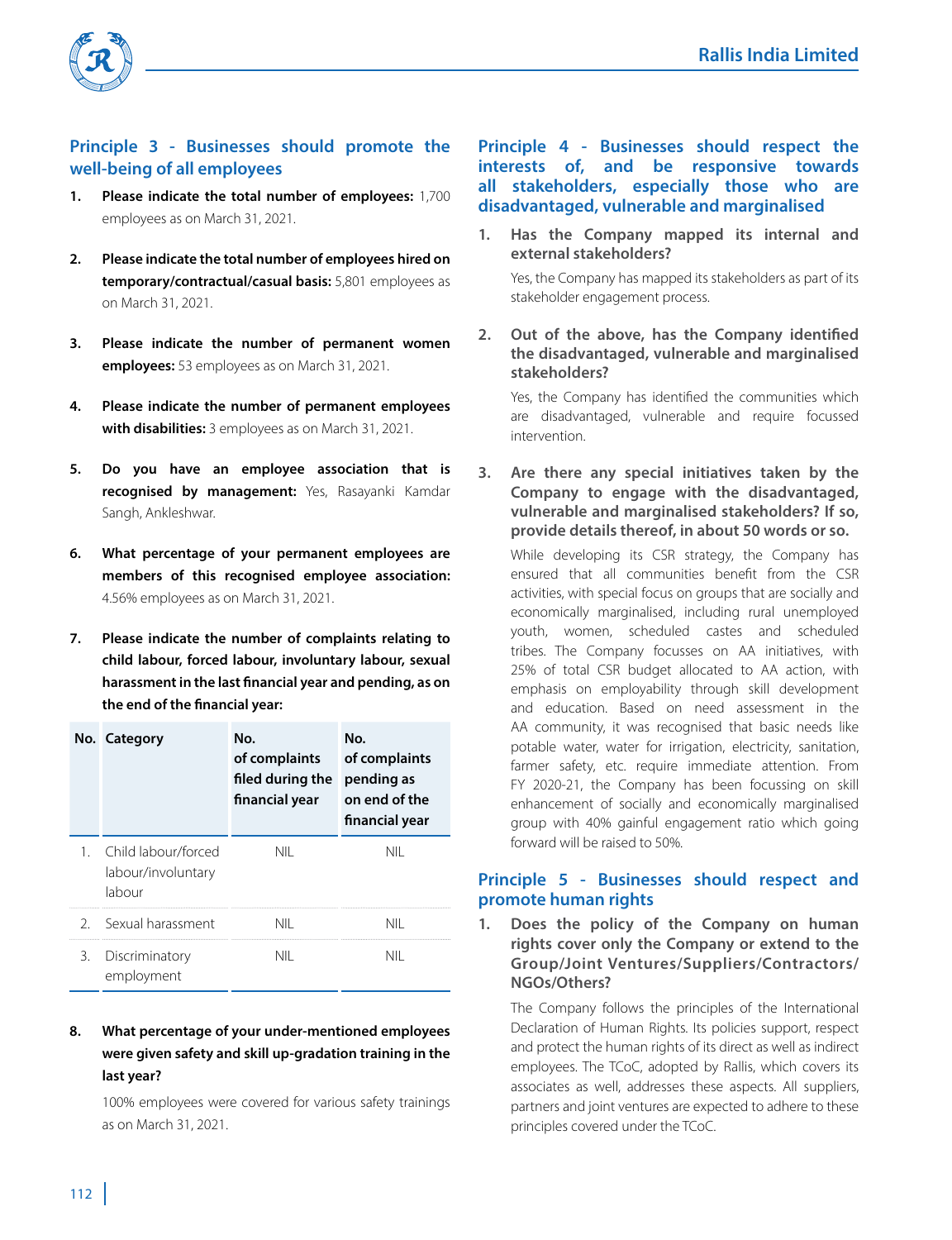**2. How many stakeholder complaints have been received in the past financial year and what percent was satisfactorily resolved by the management?**

 The Company did not receive any complaint pertaining to human rights violation.

#### **Principle 6 - Businesses should respect, protect and make efforts to restore the environment**

**1. Does the policy related to Principle 6 cover only the Company or extends to the Group/Joint Ventures/Suppliers/Contractors/NGOs/others?** 

The Company's Environment, Health & Safety ('EHS') Policy focusses on preventing/minimising adverse environmental impacts, so far as is reasonably practicable, through continual improvements in environment management systems, processes, practices and effective environment management and mitigation strategies, responding sensitively to the environmental concerns of the communities and taking necessary measures for implementing product stewardship practices. While the EHS Policy is applicable to the Company and its employees, the Company is committed to enhance awareness on environment sustainability, focussing on '3R' i.e. Reduce, Reuse and Recycle amongst its employees, associates and supply chain partners through effective engagement, communication, consultation and training.

**2. Does the Company have strategies/initiatives to address global environmental issues such as climate change, global warming, etc.? Yes/No. If yes, please give hyperlink for webpage, etc.** 

 Yes, the Company has adopted Tata Group's Climate Change Policy to guide organisational efforts towards mitigating and adapting to climate change. The Company is aligning itself with India's commitment to combating Climate Change i.e. Intended Nationally Determined Contributions ('INDC') and Tata Group climate change initiatives. In this direction, the Company has a long-term plan to achieve the following:

- Maximising use of renewable energy
- Reduction in specific energy consumption
- Planting two lakh saplings on 100% survival basis by FY 2021-22
- Maximising use of bio mass for generating thermal energy in each unit

 The Tata Group's Climate Change Policy is available at: https://www.rallis.co.in/Climate\_Change\_Policy.htm.

# **3. Does the Company identify and assess potential environmental risks? Yes/No.**

Yes, the Company makes all efforts to identify the environmental aspects and manage the same along with its impact and continually improve its environmental performance, driven by its EHS Policy. All the manufacturing plants of the Company are certified with ISO 14001 Environmental Management Systems ('EMS') standard. Two of the Company's manufacturing units at Gujarat, Ankleshwar and Dahej are certified with ISO 50001. As a part of EMS implementation, potential environmental risks are identified and appropriate mitigation strategies to reduce the risks are in place.

**4. Does the Company have any project related to Clean Development Mechanism? If so, provide details thereof, in about 50 words or so. Also, if yes, whether any environmental compliance report is filed?** 

 The Company has not registered any projects under the Clean Development Mechanism.

**5. Has the Company undertaken any other initiatives on – clean technology, energy efficiency, renewable energy, etc.? Yes/No. If yes, please give hyperlink for webpage, etc.** 

 Yes, under its long-term Sustainability plans, the Company has initiated a number of green initiatives, including setting up solar power generation, moving to biomass fuelled boilers, etc. For more information, visit: https://www.rallis.co.in/Greening.htm.

 Sunshine (Solar) Plant at Dahej is part of the long-term sustainability plan of '50% power generation using renewable source of energy'. Rallis has set up a 4.4 Megawatt peak Solar Power Plant at Dahej that established connectivity with the national grid on December 24, 2015.

 Power generated from the solar plant is used by manufacturing units of the Company and group companies through grid. Based on the climatic simulation data, 'Sunshine' is expected to generate around 7.5 million units per annum. The Company has signed a Memorandum of Understanding with Tata Motors, Sanand and Gujarat Energy Transmission Corporation Limited to supply leftover power through grid. This is expected to enhance utilisation of power generated by Solar Plant within the group companies.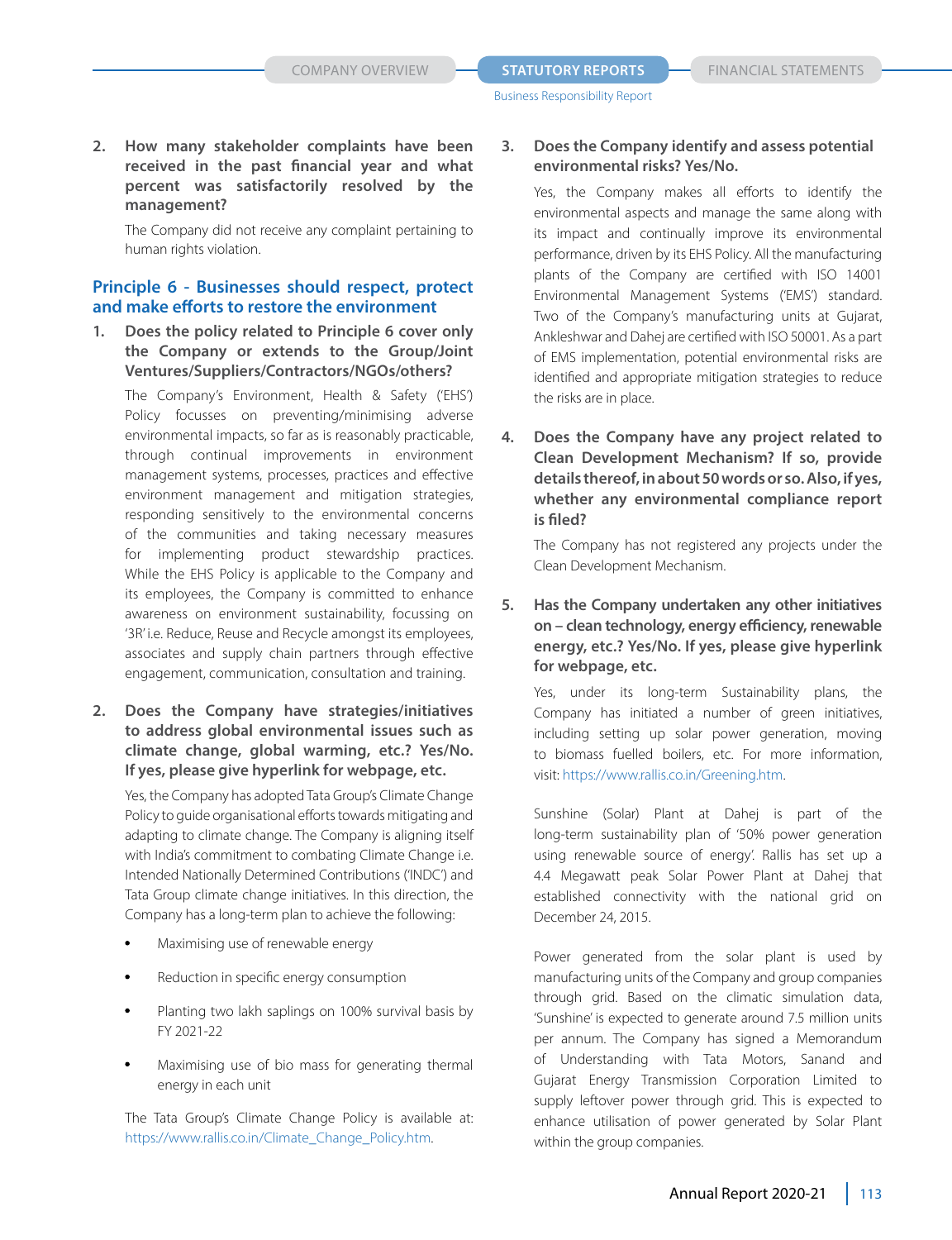

- **6. Are the emissions/waste generated by the Company within the permissible limits given by CPCB/SPCB for the financial year being reported?** Yes, all manufacturing plants comply with the prescribed permissible limits for air emissions, effluent quality and discharge, solid and hazardous waste generation and disposal as per their Regulatory consents/authorisations.
- **7. Number of show cause/legal notices received from CPCB/SPCB which are pending (i.e. not resolved to satisfaction) as on end of the financial year.**

 As on March 31, 2021, there were no pending show cause or legal notices received from Central Pollution Control Board or State Pollution Control Board, to the best of the Company's knowledge and understanding.

# **Principle 7 - Businesses, when engaged in influencing public and regulatory policy, should do so in a responsible manner**

**1. Is your Company a member of any trade and chamber or association? If Yes, name only those major ones that your business deals with.**

Yes, Rallis is a part of the following associations:

- i. CropLife India
- iii. Confederation of Indian Industry (CII)
- iii. Indian Chemical Council (ICC)
- iv. Bombay Chambers of Commerce and Industry (BCCI)
- v. Federation of Seeds Industries of India (FSII)
- vi. IMC Chamber of Commerce and Industry
- **2. Have you advocated/lobbied through above associations for the advancement or improvement of public good? Yes/No. If yes, specify the broad areas.**

 Yes, from time to time, the Company takes up issues through the associations on matters of public interest and issues related to agriculture.

# **Principle 8 - Businesses should support inclusive growth and equitable development**

**1. Does the Company have specified programmes/ initiatives/projects in pursuit of the policy related to Principle 8? If yes, details thereof.** 

 As per its Sustainability Model, the Company has taken Employability embedded with Education as the major

focus area. Under Employability, the Company has two programmes, namely TATA Rallis Agri Input Training Scheme ('TRAITS') and Fixed Term Trainees ('FTT') to have a visible impact on society. This intervention nurtures and equips youth and gives them an opportunity in the Company and elsewhere, with skill sets that are in demand across organisations.

 The Company through its CSR focusses on skill enhancement under its TaRa ('Tata Rallis') Initiative. Women and youths from socially disadvantaged and economically backward communities are trained in various skills and supports them in getting gainfully engaged.

 The Company implements education interventions under its RUBY ('Rallis Ujjwal Bhavishya Yojana') initiative, where focus is placed on improving the quality of education and soft skill building by imparting training, exposure and informal education to students and initiated scholarship scheme for students from economically weaker section through Vidyasaarathi portal which is managed by NSDL e-Governance Infrastructure Limited, with a view to enhancing employability.

 Under CSR initiatives, various educational activities have been taken up across locations, focussing on holistic development of students and providing educational aids to deprived students.

 During FY 2020-21, the Company has covered 30 schools under its Education projects, benefitting 6,990 students, of which 3,500 were from the AA communities.

## **2. Are the programmes/projects undertaken through in-house team/own foundation/external NGO/ government structures/any other organisation?**

 Rallis is committed to improving the quality of lives of people in the community it serves through long-term stakeholder value creation, with special focus on empowerment of communities in rural India. CSR activities at Rallis are implemented by the in-house CSR team through participatory approach involving beneficiaries, NGOs, experts or through Tata Group focus initiatives. Volunteering by the employees is focussed on and this is engrained into the team at Rallis.

#### **3. Have you done any impact assessment of your initiative?**

 The Company carried out an impact assessment for its Jal Dhan initiative in Latur Tehsil of Maharashtra State covering 10 villages.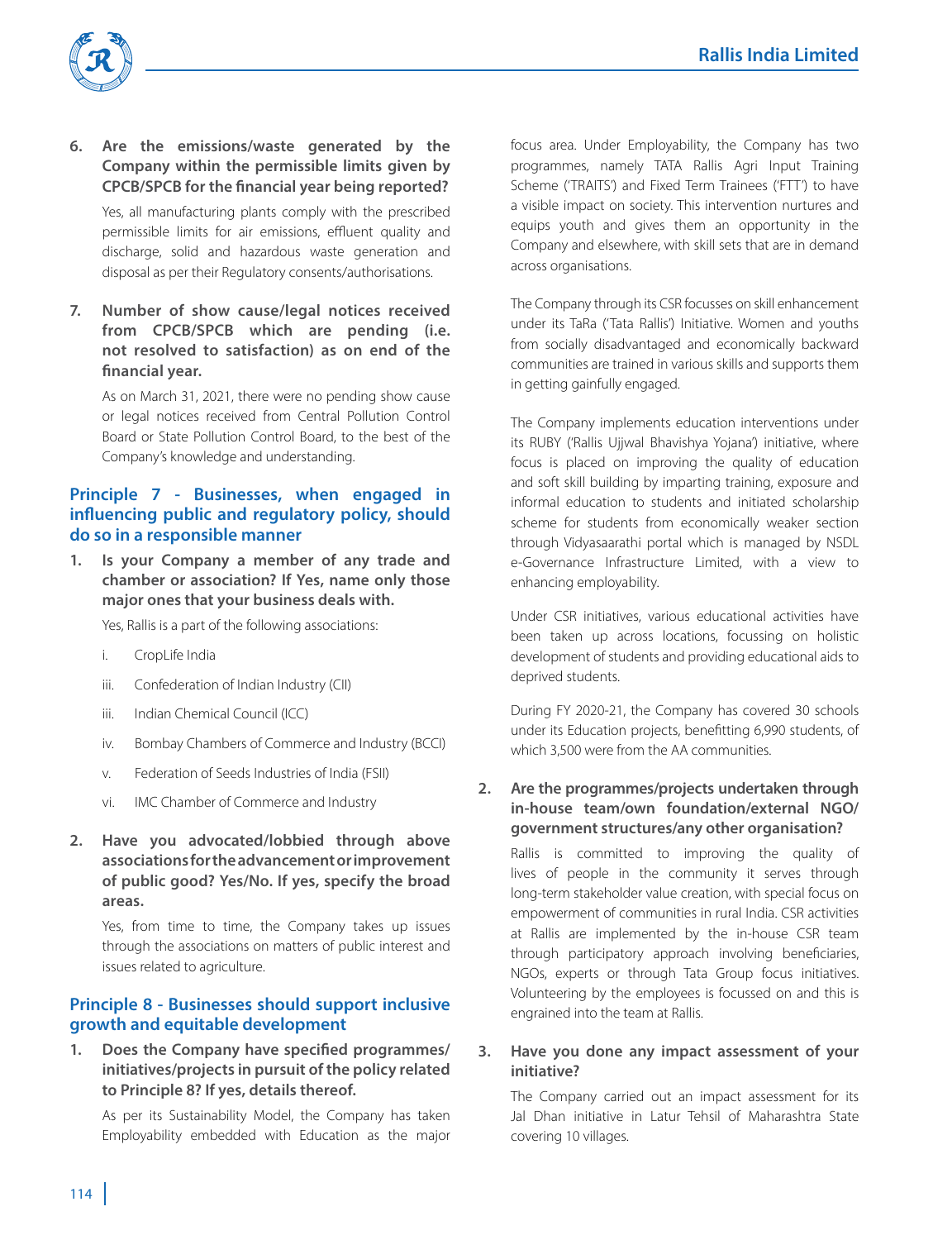# **4. What is your Company's direct contribution to community development projects – Amount in** ` **and the details of the projects undertaken?**

The Company has spent  $\bar{\tau}$  4.83 crore, which is more than 2% of the average net profit of the Company for the last three financial years. The key CSR projects focussed are as under:

- (a) Covid Relief work
- (b) Rainwater harvesting (Jal Dhan)
- (c) Safe drinking water (Jal Mitra)
- (d) Model Tribal Village
- (e) Education (RUBY)
- (f) Environment (Greening)
- (g) Skill Development (TaRa)

 Under rainwater harvesting and conservation projects, the main thrust is on rain-fed areas, through activities relating to rainwater harvesting and soil and water conservation. As per the topography, activities are planned and implemented like trenches, loose boulders, check-dam, deepening and de-silting and repairing of existing water structures. This intervention was started in Lote, Konkan region of Maharashtra with focus on harvesting rainwater to make villagers water sufficient, motivate small farmers to opt for second crop from available water and focussing on overall development of villagers. Rallis has scaled-up its water conservation project in Marathwada region of Maharashtra. The geographical coverage of Jal Dhan during FY 2020-21 was in 70 villages, 20 tehsils and 8 districts of Maharashtra.

 Through the Jal Dhan project, more than 2.21 lakh people have benefitted across Maharashtra, out of which more than 61,000 belong to Affirmative communities. The positive impact has been seen by way of increase in groundwater levels, water availability throughout the year, sparing time and efforts of women spent in fetching water, enabling farmers to go for second and third crops, thus increasing incomes and improving livelihoods.

 Along with water conservation, the Company has also focussed on afforestation, to increase groundwater level and soil conservation. So far the Company has planted more than 1,06,000 saplings with 90% survival rate.

 Under Model Tribal Village initiative, so far Rallis has worked in 8 villages to convert them into model villages. Out of these 8, Rallis has exited from 2 villages. Model Tribal village concept focusses on basic amenities, capacity building, education, economic empowerment, health and entitlements. The idea of developing Tribal Model Village was not new, hence Rallis created its differentiator in mode of implementing the initiative by involving concern Tribal from day 1 in the process and programmes under Model Tribal Villages.

 The Company's approach of describing the problem and carrying its need assessment through third-party and involving community in the process has played a vital role in success of this Model. The model is successful as it has been replicated in other tribal villages but local needs were given due consideration while finalising the key phases and interventions in new villages.

 Going forward, these projects will be further intensified by covering additional areas in Maharashtra, Gujarat and other states.

#### **5. Have you taken steps to ensure that the community successfully adopts this community development initiative? Please explain in 50 words or so.**

 Yes. Most of the Company's programmes are participatory in nature and focus on institution development and capacity building. For example, Jal Dhan Project, in which the Company has constructed rainwater harvesting structures and planted tree saplings has enabled the community by providing sustainable water solutions for irrigation and producing hydro power for street lighting. By involving community-based institutions in construction of water harvesting structures, the community members have developed a sense of ownership as they are involved in planning and implementation of the projects and they also contribute via "Shramdaan" in the said projects.